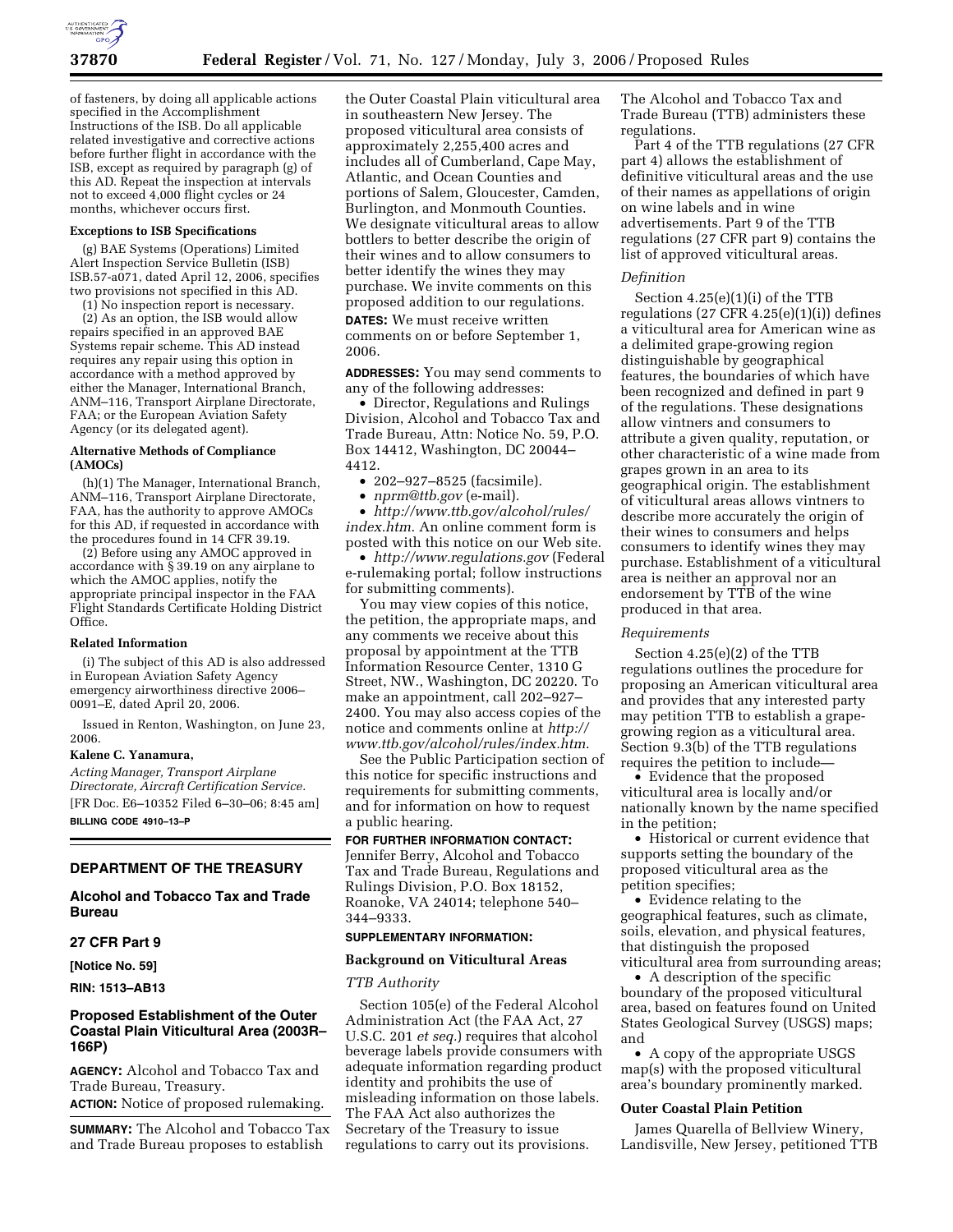to establish the ''Outer Coastal Plain'' as an American viticultural area in southeastern New Jersey. The proposed viticultural area covers approximately 2,255,400 acres and includes all of Cumberland, Cape May, Atlantic, and Ocean Counties and portions of Salem, Gloucester, Camden, Burlington, and Monmouth Counties. According to the petitioner, the area currently includes thirteen wineries, several vineyards, and approximately 750 acres planted to vines. We summarize below the evidence submitted in support of the petition.

## *Name Evidence*

The Outer Coastal Plain is one of five defined physiographic regions of New Jersey. The other regions are the Inner Coastal Plain, the Newark Basin Piedmont, the Highlands, and the Appalachian Valley and Ridge.

The Outer Coastal Plain includes most of the State's Atlantic coastline and the area known as the ''Pinelands.'' The petitioner states that most geology reference sources and such government entities as the New Jersey Department of Environmental Protection, USGS, and the United States Department of Agriculture (USDA), call the region the ''Outer Coastal Plain.''

As evidence that the proposed viticultural area is known locally and nationally by this name, the petitioner submitted several documents that identify the area as the ''Outer Coastal Plain.'' These included—

• A map from a National Park Service Web site showing landform regions in New Jersey (*http://www.cr.nps.gov/ history/online*\_*books/nj2/chap1.htm*.);

• A map entitled ''Geographic Boundaries of the Outer Coastal Plain (OCP) of New Jersey,'' issued by the New Jersey Department of Environmental Protection; and

• A list of native trees and shrubs for the Outer Coastal Plain on the Web site of the New Jersey Agricultural Experiment Station/Cook College, Rutgers, The State University of New Jersey (*http://www.rce.rutgers.edu/ njriparianforestbuffers/ nativeOUTER.htm*.).

The Outer Coastal Plain is part of the Atlantic Coastal Plain, an extensive seaward-sloping plain stretching about 2,200 miles along the coast of the Eastern United States from Massachusetts to Florida. It consists of an inner and outer coastal plain.

#### *Boundary Evidence*

The Outer Coastal Plain encompasses the southeastern part of the State of New Jersey. The proposed area is roughly triangular in shape and comprises the

most easterly and southerly portions of New Jersey, including most of the State's Atlantic coastline and the area known as the ''Pinelands'' or ''Pine Barrens.'' According to the petitioner, the geographical and geological features that define the boundaries of the proposed viticultural area clearly distinguish it from surrounding areas. The proposed viticultural area's proximity to the Atlantic Ocean and Delaware Bay greatly influences its climate and geological features, such as soils and underlying sediments. These features are described in greater detail in the following section.

The Atlantic Ocean coastline, including its barrier islands, forms the area's eastern boundary, and Delaware Bay forms its southern boundary. The diagonal western boundary is immediately east of a belt of low hills, called cuestas. These cuestas, which extend in a northeasterly direction from the Delaware River lowlands in the southwest to the Atlantic Highlands overlooking Raritan Bay in the northeast, separate the proposed area from the Inner Coastal Plain. The diagonal western boundary meets the eastern boundary within the city of Long Branch, New Jersey, on the Atlantic coastline.

As historical evidence for these proposed boundaries, the petitioner cited the area's long viticultural history. According to evidence that the petitioner submitted, viticulture flourished in the area as early as the mid-nineteenth century. Egg Harbor City, New Jersey, was the center of a thriving wine industry with hundreds of acres of grapes. In 1864, Louis Renault established Renault Winery in Egg Harbor City, where he found the soils and climate to be similar to those of his native Rheims, France. Today, Renault Winery is one of the oldest, continuous winery operations in the United States. Around the same time, Dr. Thomas Welch founded the U.S. grape juice industry in Vineland, New Jersey, with a product that became known as Welch's Grape Juice. Although Prohibition devastated the area's wineries, the wine industry has made a strong comeback in recent years, due largely to the New Jersey Farm Winery Act of 1981. The number of wineries in the State jumped from 9 in 1981 to 27 today, 13 of which are in the proposed area.

#### *Distinguishing Features*

### Soils and Geology

The petitioner asserts that the soils and geology of the proposed viticultural area clearly distinguish it from

surrounding areas. Despite its large landmass, the Outer Coastal Plain has remarkably uniform, well drained sandy soils that derived from unconsolidated sediments. The relatively low fertility and low pH of these soils, the petitioner notes, are favorable for grape growing. In contrast to the soils of the Outer Coastal Plain, the fine, silty soils of the Inner Coastal Plain to the west have both higher fertility and higher pH and the soils to the north are dense, rocky, and derived from bedrock.

As evidence of the proposed viticultural area's distinctive geology, the petitioner submitted a document entitled ''Geologic Map of New Jersey.'' Published by the State's Department of Environmental Protection, this map clearly shows that most of the Outer Coastal Plain is underlain by unconsolidated deposits of sand, silt, and clay of the Tertiary period and that a small coastal fringe consists of beach and estuarine deposits of the Holocene epoch. The parent material of soils in other parts of the State formed in later geologic periods. The Inner Coastal Plain, in contrast, is underlain by sand, silt, and clay of the Cretaceous period, and the northern regions of the State are underlain by sedimentary, igneous, and metamorphic rocks of still later geologic periods.

According to the petitioner, a unique feature of the proposed viticultural area is its significant aquifers, particularly the Cohansey aquifer, the largest freshwater aquifer in the mid-Atlantic region. The petitioner states that this aquifer is so important to the region's drainage and water supply that it was one of the reasons the Pinelands National Reserve was created as a federally protected area. The Cohansey aquifer is part of the 1.93-million-acre Kirkwood-Cohansey aquifer system, the borders of which nearly correspond to those of the proposed viticultural area. These aquifers, the petitioner notes, provide an abundant source of water for the proposed viticultural area's vineyards. In contrast, the adjacent Inner Coastal Plain has smaller, confined aquifers, which are mostly in the Potomac-Raritan-Magothy aquifer system.

#### Elevation

The petitioner states that the proposed viticultural area's elevation is another feature that distinguishes it from adjacent areas. According to an elevation map issued by the New Jersey Geological Survey, almost the entire area has elevations of less than 280 feet above sea level, and most of the area has elevations significantly below that height. The petitioner notes that the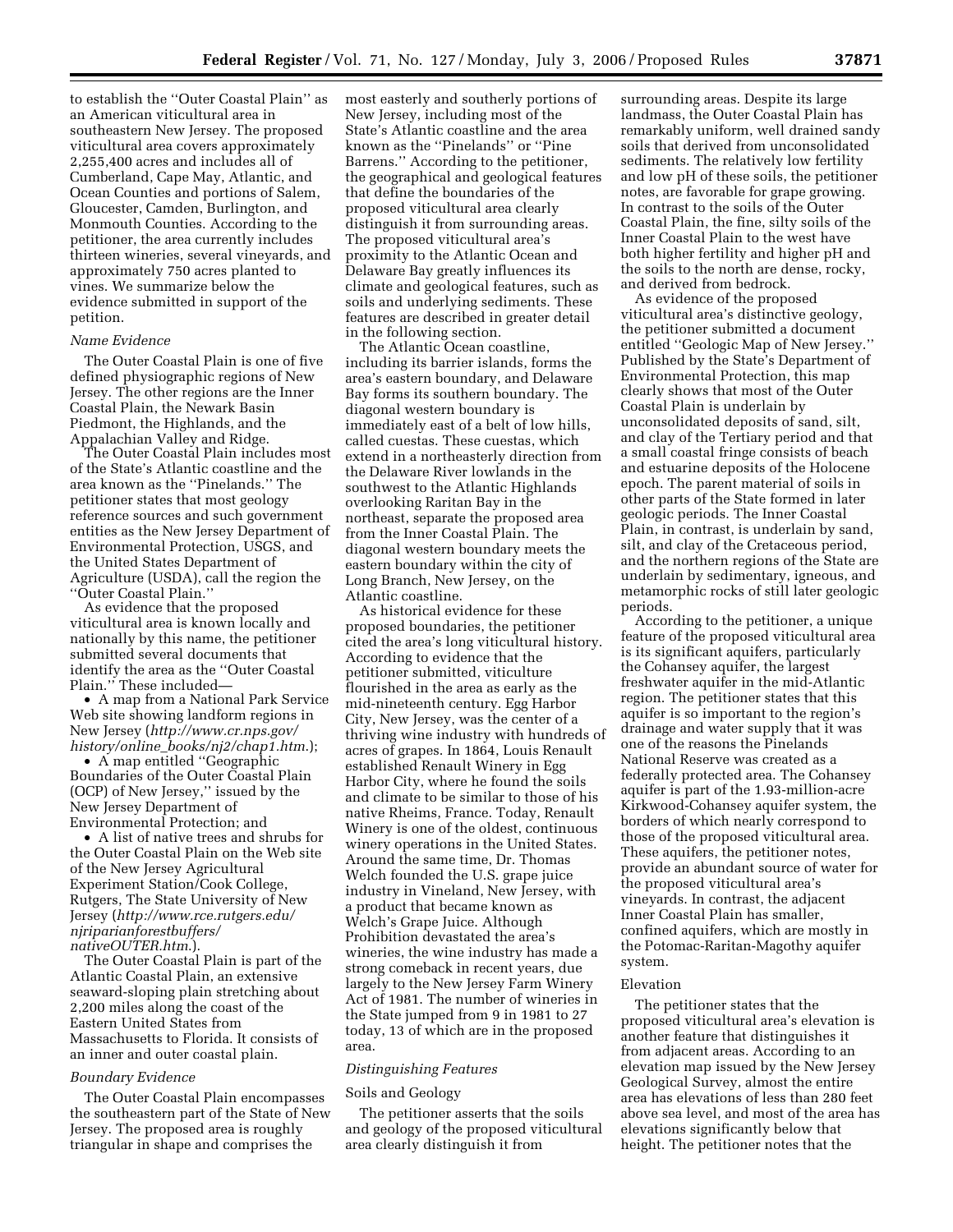proposed viticultural area's low elevation and proximity to the Atlantic Ocean are moderating influences on its climate, as described below. Elevations in the other regions of New Jersey are higher. Elevations in the northwestern part of the State, for example, range from 1,300 to 1,680 feet.

### Climate

According to the petitioner, the climate of the Outer Coastal Plain is strongly influenced by the Atlantic Ocean to the east and Delaware Bay to the south. Because of this maritime influence on its climate, the proposed viticultural area is generally warmer, has a longer growing season, and has more moderate temperatures than areas to the west and north. As evidence of the maritime influence, the petitioner submitted a USDA plant hardiness zone map of New Jersey and noted that the proposed viticultural area is in zones 6B, 7A, or 7B, while areas to the north and west are in cooler zones and have shorter growing seasons. The petitioner also submitted a climate overview published on the Web site of the New Jersey State Climatologist. (*See http:// climate.Rutgers.edu/stateclim*\_*v1/ njclimoverview.html*.) The overview shows that the proposed viticultural area ranges between 190 and 217 freezefree days per year. In contrast, the Highlands region to the north averages 163 freeze-free days and the central Piedmont region averages 179 freezefree days. The petitioner notes that because of these climatic differences, more temperature-sensitive grape varieties may be grown in vineyards within the proposed viticultural area than in vineyards in other adjacent regions.

### *Boundary Description*

See the narrative boundary description of the petitioned-for viticultural area in the proposed regulatory text published at the end of this notice.

#### *Maps*

The petitioner provided the required maps, and we list them below in the proposed regulatory text.

### **Impact on Current Wine Labels**

Part 4 of the TTB regulations prohibits any label reference on a wine that indicates or implies an origin other than the wine's true place of origin. If we establish this proposed viticultural area, its name, ''Outer Coastal Plain,'' will be recognized under 27 CFR 4.39(i)(3) as a name of viticultural significance. The text of the new regulation would clarify this point. Consequently, wine bottlers

using ''Outer Coastal Plain'' in a brand name, including a trademark, or in another label reference as to the origin of the wine, will have to ensure that the product is eligible to use the viticultural area's name as an appellation of origin. On the other hand, we do not believe that any single part of the proposed viticultural area name standing alone would have viticultural significance if the new area is established. Accordingly, the proposed part 9 regulatory text set forth in this document specifies only the full ''Outer Coastal Plain'' name as a term of viticultural significance for purposes of part 4 of the TTB regulations.

For a wine to be eligible to use as an appellation of origin a viticultural area name or other term specified as being viticulturally significant in part 9 of the TTB regulations, at least 85 percent of the wine must be derived from grapes grown within the area represented by that name or other term, and the wine must meet the other conditions listed in 27 CFR 4.25(e)(3). If the wine is not eligible to use the viticultural area name or other term as an appellation of origin and that name or term appears in the brand name, then the label is not in compliance and the bottler must change the brand name and obtain approval of a new label. Similarly, if the viticultural area name or other term appears in another reference on the label in a misleading manner, the bottler would have to obtain approval of a new label. Accordingly, if a new label or a previously approved label uses the name ''Outer Coastal Plain'' for a wine that does not meet the 85 percent standard, the new label will not be approved, and the previously approved label will be subject to revocation, upon the effective date of the approval of the Outer Coastal Plain viticultural area.

Different rules apply if a wine has a brand name containing a viticultural area name that was used as a brand name on a label approved before July 7, 1986. See 27 CFR 4.39(i)(2) for details.

### **Public Participation**

#### *Comments Invited*

We invite comments from interested members of the public on whether we should establish the proposed viticultural area. We are also interested in receiving comments on the sufficiency and accuracy of the name, boundary, climatic, and other required information submitted in support of the petition. Please provide any available specific information in support of your comments.

Because of the potential impact of the establishment of the proposed Outer

Coastal Plain viticultural area on brand labels that include the words ''Outer Coastal Plain'' as discussed above under ''Impact on Current Wine Labels,'' we are particularly interested in comments regarding whether there will be a conflict between the proposed area name and currently used brand names. If a commenter believes that a conflict will arise, the comment should describe the nature of that conflict, including any negative economic impact that approval of the proposed viticultural area will have on an existing viticultural enterprise. We are also interested in receiving suggestions for ways to avoid any conflicts, for example by adopting a modified or different name for the viticultural area.

In addition, TTB is interested in comments regarding the noninclusion within the proposed viticultural area of areas within other States that are part of the Atlantic Coastal Plain and that may therefore also have a claim to use of the name ''Outer Coastal Plain,'' including information on any wine grape-growing in those areas. In this regard, we invite comments on whether the name ''New Jersey Outer Coastal Plain'' would more appropriately identify the proposed viticultural area. Comments in this regard should include documentation or other information supporting the conclusion that use of ''New Jersey Outer Coastal Plain'' rather than only ''Outer Coastal Plain'' on a wine label would better enable consumers and vintners to attribute to the wine in question the quality, reputation, or other characteristic of wine made from grapes grown in the proposed viticultural area.

#### *Submitting Comments*

Please submit your comments by the closing date shown above in this notice. Your comments must include this notice number and your name and mailing address. Your comments must be legible and written in language acceptable for public disclosure. We do not acknowledge receipt of comments, and we consider all comments to be originals. You may submit comments in one of five ways:

• *Mail:* You may send written comments to TTB at the address listed in the **ADDRESSES** section.

• *Facsimile:* You may submit comments by facsimile transmission to 202–927–8525. Faxed comments must—

- (1) Be on 8.5- by 11-inch paper;
- (2) Contain a legible, written signature; and

(3) Be no more than five pages long. This limitation assures electronic access to our equipment. We will not accept faxed comments that exceed five pages.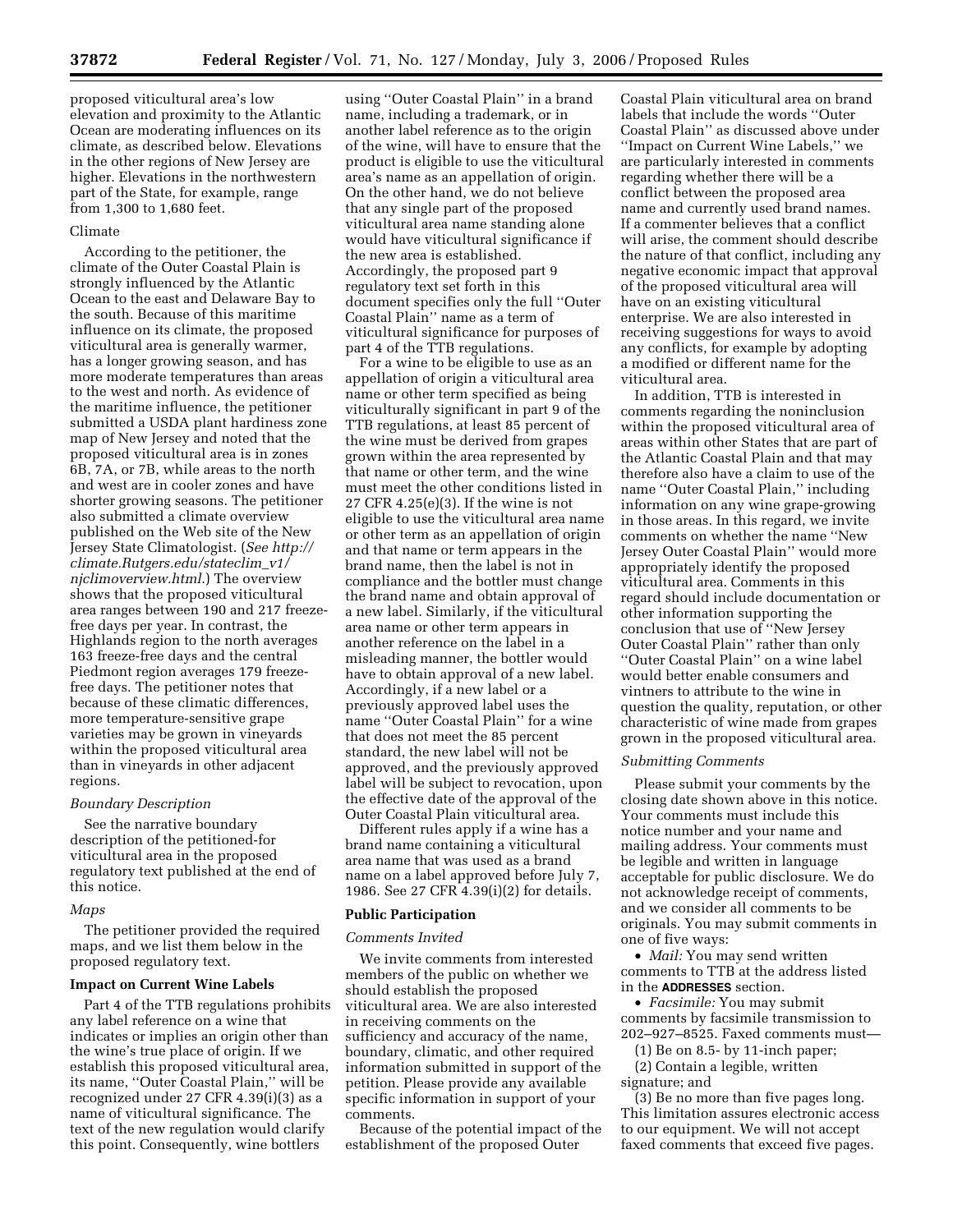• *E-mail:* You may e-mail comments to *nprm@ttb.gov.* Comments transmitted by electronic mail must-

(1) Contain your e-mail address;

(2) Reference this notice number on the subject line; and

(3) Be legible when printed on 8.5- by 11-inch paper.

• *Online form:* We provide a comment form with the online copy of this notice on our Web site at *http:// www.ttb.gov/alcohol/rules/index.htm.*  Select the ''Send comments via e-mail'' link under this notice number.

• *Federal e-rulemaking portal:* To submit comments to us via the Federal e-rulemaking portal, visit *http:// www.regulations.gov* and follow the instructions for submitting comments.

You may also write to the Administrator before the comment closing date to ask for a public hearing. The Administrator reserves the right to determine whether to hold a public hearing.

#### *Confidentiality*

All submitted material is part of the public record and subject to disclosure. Do not enclose any material in your comments that you consider to be confidential or inappropriate for public disclosure.

### *Public Disclosure*

You may view copies of this notice, the petition, the appropriate maps, and any comments we receive by appointment at the TTB Information Resource Center at 1310 G Street, NW., Washington, DC 20220. You may also obtain copies at 20 cents per 8.5- x 11 inch page. Contact our information specialist at the above address or by telephone at 202–927–2400 to schedule an appointment or to request copies of comments.

We will post this notice and any comments we receive on this proposal on the TTB Web site. All name and address information submitted with the comments will be posted, including email addresses. We may omit voluminous attachments or material that we consider unsuitable for posting. In all cases, the full comment will be available in the TTB Information Resource Center. To access the online copy of this notice and the submitted comments, visit *http://www.ttb.gov/ alcohol/rules/index.htm.* Select the ''View Comments'' link under this notice number to view the posted comments.

# **Regulatory Flexibility Act**

We certify that this proposed regulation, if adopted, would not have a significant economic impact on a

substantial number of small entities. The proposed regulation imposes no new reporting, recordkeeping, or other administrative requirement. Any benefit derived from the use of a viticultural area name would be the result of a proprietor's efforts and consumer acceptance of wines from that area. Therefore, no regulatory flexibility analysis is required.

## **Executive Order 12866**

This proposed rule is not a significant regulatory action as defined by Executive Order 12866, 58 FR 51735. Therefore, it requires no regulatory assessment.

## **Drafting Information**

Jennifer Berry and Linda Chapman of the Regulations and Rulings Division drafted this notice.

# **List of Subjects in 27 CFR Part 9**  Wine.

#### **Proposed Regulatory Amendment**

For the reasons discussed in the preamble, we propose to amend 27 CFR, chapter 1, part 9, as follows:

## **PART 9—AMERICAN VITICULTURAL AREAS**

1. The authority citation for part 9 continues to read as follows:

**Authority:** 27 U.S.C. 205.

## **Subpart C—Approved American Viticultural Areas**

2. Amend subpart C by adding § 9. to read as follows:<br>§ 9. Outer Coastal Plain

### **§ 9.**ll **Outer Coastal Plain.**

(a) *Name.* The name of the viticultural area described in this section is ''Outer Coastal Plain''. For purposes of part 4 of this chapter, ''Outer Coastal Plain'' is a term of viticultural significance.

(b) *Approved maps.* The appropriate maps for determining the boundary of the Outer Coastal Plain viticultural area are seven United States Geological Survey topographic maps. They are titled—

(1) Wilmington, Delaware-New Jersey-Pennsylvania-Maryland, 1984, 1:100,000 scale;

(2) Hammonton, New Jersey, 1984, 1:100,000 scale;

(3) Trenton, New Jersey-Pennsylvania-New York, 1986, 1:100,000 scale;

(4) Long Branch, New Jersey, 1954, photorevised 1981, 1:24,000 scale;

(5) Atlantic City, New Jersey, 1984, 1:100,000 scale;

(6) Cape May, New Jersey, 1981, 1:100,000 scale; and

(7) Dover, Delaware-New Jersey-Maryland, 1984, 1:100,000 scale.

(c) *Boundary.* The Outer Coastal Plain viticultural area includes all of Cumberland, Cape May, Atlantic, and Ocean Counties and portions of Salem, Gloucester, Camden, Burlington, and Monmouth Counties in the State of New Jersey. The boundary of the Outer Coastal Plain viticultural area is as described below.

(1) The beginning point is on the Wilmington map at the confluence of Alloway Creek with the Delaware River (within Mad Horse Creek State Wildlife Management Area) in Salem County;

(2) From the beginning point, proceed northeasterly in a straight line to the village of Hagerville; then

(3) Continue north on an unnamed road locally known as County Road (CR) 658 to its intersection with State Route (SR) 49; then

(4) Proceed northwesterly on SR 49 to its intersection with SR 45 in the center of the town of Salem; then

(5) Proceed northeasterly on SR 45 to its intersection with SR 540 at the village of Pointers; then

(6) Proceed north on SR 540 into the village of Slapes Corner; then

(7) In Slapes Corner, proceed northeasterly on an unnamed road locally known as CR 646 to its intersection with the New Jersey Turnpike near the village of Auburn; then

(8) Proceed northeasterly on the New Jersey Turnpike for approximately 18 miles to its intersection with SR 47; then

(9) Proceed south on SR 47 for approximately 0.5 mile to its intersection with SR 534 at the village of Gardenville Center; then

(10) Proceed southeasterly through Gardenville Center on SR 534 to its intersection with SR 544; then

(11) Proceed northeasterly on SR 544 to its intersection with SR 73 on the Hammonton map; then

(12) Proceed north-northwesterly on SR 73 to its intersection with SR 70 in Cropwell; then

(13) Proceed east on SR 70 to its intersection with U.S. 206 in Red Lion; then

(14) Proceed north on U.S. 206, onto the Trenton map, to the village of Chambers Corner; then

(15) Proceed northeasterly on an unnamed road locally known as CR 537, through the village of Jobstown; then

(16) Continue northeasterly on CR 537, through the villages of Smithburg and Freehold, to its intersection with SR 18; then

(17) Proceed easterly on SR 18 to its intersection with the Garden State Parkway; then

(18) Proceed north on the Garden State Parkway and immediately exit